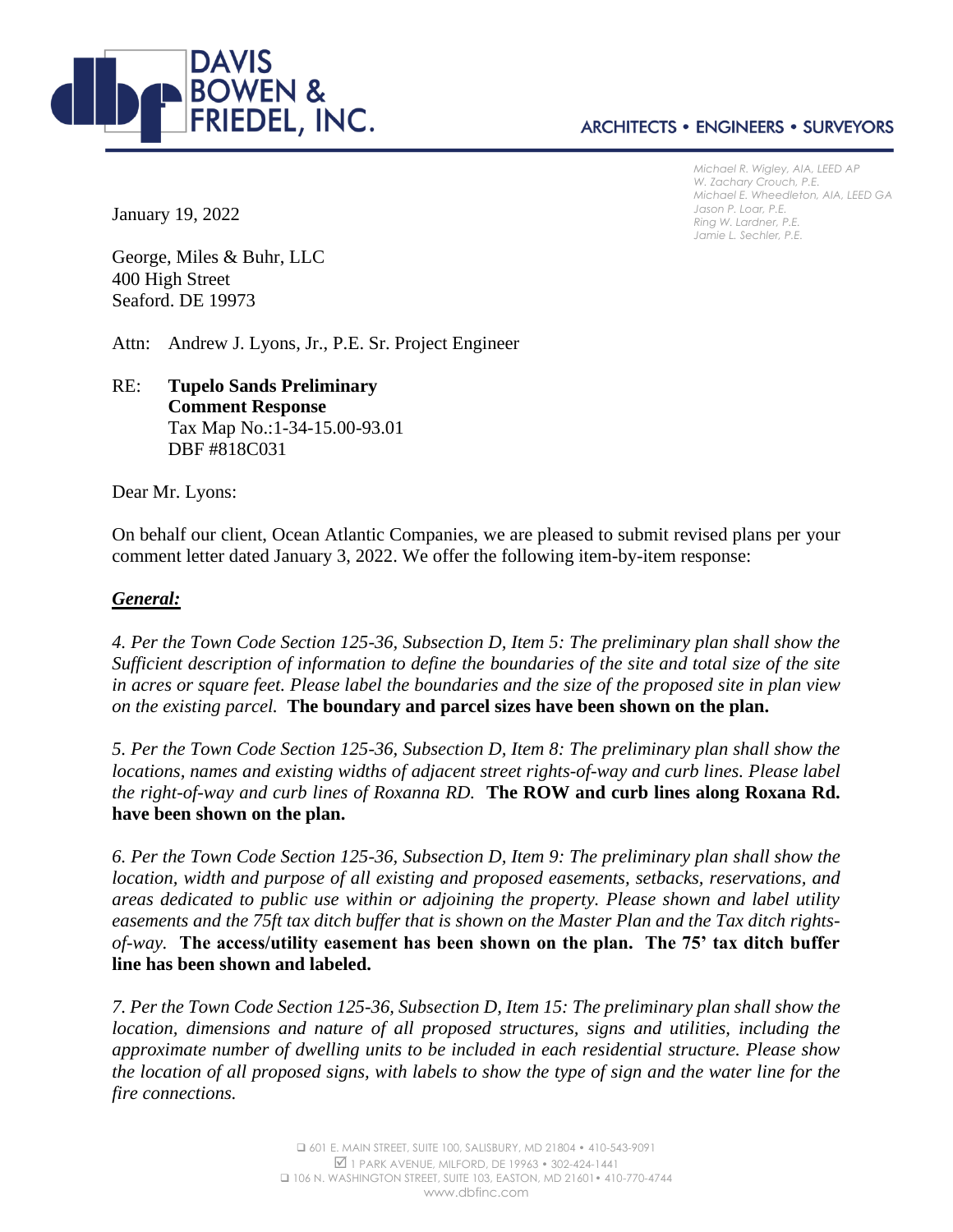Tupelo Sands January 19, 2022 Page 2

## **All sign locations have been shown and called out. All water lines, domestic and fire have been shown on the plan.**

*8. Per the Town Code Section 125-36, Subsection D, Item 16: The preliminary plan shall show the location and the width of all proposed streets and rights-of-way. Please label the width of the proposed streets and rights-of-way.* **The width of the drive aisles and parking spaces has been shown on the plan. The Access//Utility easement has been shown and labeled on the plan.**

# *Permits Required for Proposed Site Work*

*The Developer should forward the following permits/approvals to the Town of Millville and George, Miles & Buhr, LLC as the project progresses.*

- *1. State of Delaware Department of Public Health Office of Drinking Water – Water system permit.* **Once we receive approval, the letter will be forwarded to you.**
- *2. Sussex County Conservation District – Storm water management and erosion control permit and/or letter of exemption.* **Once we receive approval, the letter will be forwarded to you.**
- *3. DNREC – Sanitary Sewer System Permit.* **Once we receive approval, the letter will be forwarded to you.**
- *4. Sussex County Engineering Department – Sewer Service Approval.* **Once we receive approval, the letter will be forwarded to you.**
- *5. Tidewater Utilities – Water Service Approval.* **Once we receive approval, the letter will be forwarded to you.**
- *6. Office of State Fire Marshal – Site Approval.* **Once we receive approval, the letter will be forwarded to you.**
- *7. Any other permits/approvals necessary to develop the project.*

Should you have any questions regarding this submission or need additional information, please contact me at  $(302)$  424-1441 or via e-mail at  $\text{dir@dbfinc.com}$ Sincerely, *Davis, Bowen & Friedel, Inc.*

Dustin Ressler Civil Designer